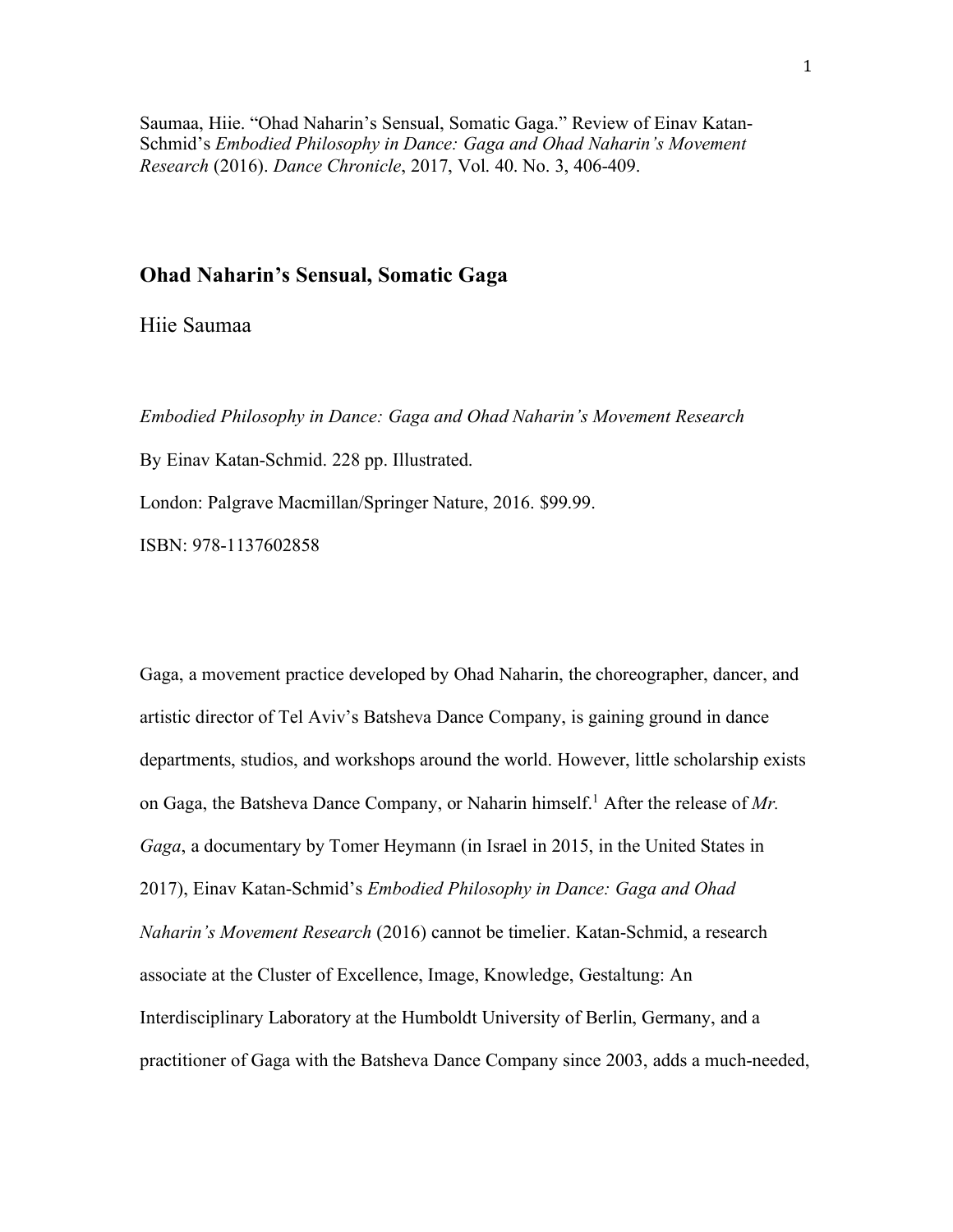thorough exploration of Gaga, highlighting its philosophical, physical, mental, sensual, imaginative, and perceptual possibilities.

Gaga can be categorized as a somatic practice in that it focuses on understanding movement as it is "currently felt within the body" (p. 97). Instead of emphasizing a movement's outward shape or appearance, the dancers observe their physical and mental experiences as these unfold in movement. Gaga's investigation is not predicated on preconceived notions of "right" and "wrong" movement: "Instead, the practice suggests instructions that direct dancers towards perceiving their current physical qualities, and towards comprehending their ability to dance with pleasure" (p. 166). Each dancer senses the movements, searching for feeling,.

The book is divided into five parts. In her succinct, clearly articulated chapters under each section, Katan-Schmid relies on observations of the Batsheva dancers, in practice studios and in performance, and uses a philosophical lens to contextualize and understand the practice. In Part I, "Embodied Philosophy in Dance: Introduction," Katan-Schmid establishes the philosophical and theoretical framework for her inquiry, addressing embodied philosophies of the mind, hermeneutics, phenomenology, and pragmatism. She notes that Buddhist meditation is only one among the methods for coordinating mental and physical processes: "body and mind can also be correlated when a philosopher's thoughts run fluently within her/his inner feeling of integration with phenomena, or when a dancer is physically active and trusts her/his bodily knowledge in agile movements" (p. 33). Katan-Schmid embarks on analysis of the nature and significance of the verbal instructions the Batsheva dancers receive while practicing Gaga. Although there is no systematic order of instructions, certain tendencies emerge: the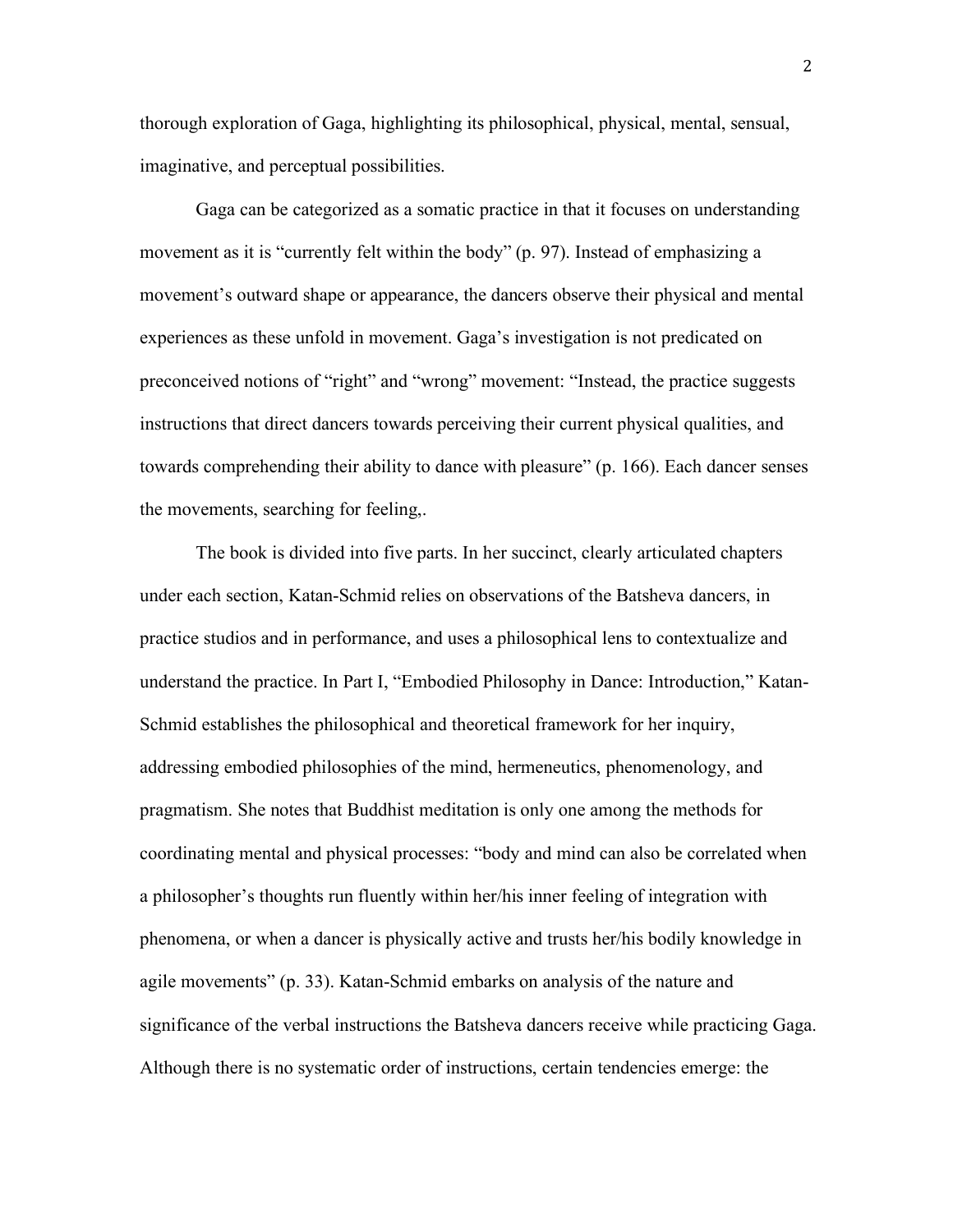instructions may require a concrete physical task or tend toward the metaphorical or conceptual. Verbal directions such as "pull your bones away from your flesh," "quake," "have a thick sensation," "connect effort into pleasure," or "discover traveling stuff inside your body" evoke particular movement tendencies or nuances. For example, "have a thick sensation" is often manifested as a contraction of muscles on the bones: the dancers "invest more effort, which is clearly differentiated from the lightness of a float" (p. 46). Traversing the terrain between verbal directions and the sensations they evoke in movement constitutes the mindful search and research of Gaga practice.

In "The Sensual Emphasis of Gaga," Part II, Katan-Schmid focuses on the sensual effect that the verbal instructions may have and their potential to yield new movements. She addresses, for example, instructions such as "have a moving ball in your body," "float," and "integrate somatic attention and detached representations into innovative implications" (p. 77). The dancers' effort to increase somatic attention helps them explore their sensuality. Embodied knowledge emerges and is being practiced "without hindering the movement with too much thinking" (p. 78).

In Part III, titled "The Mental Emphasis of Gaga," Katan-Schmid sheds light on how Gaga directs the dancers' moods, concentration, and attentiveness. She investigates how instructions such as "connect effort into your pleasure," "connect to your passion to move," "be ready to move," and "be silly" guide the dancers into deeper sensual research, perhaps even lessening their physical fatigue and mental distraction. The instructions can connect them to the pleasure of movement and affect their mood. Katan-Schmid draws attention to the idea that "dancing requires concentration in the process of movement. For that reason, dancing is a mental procedure no less than a physical one" (p. 91). Staying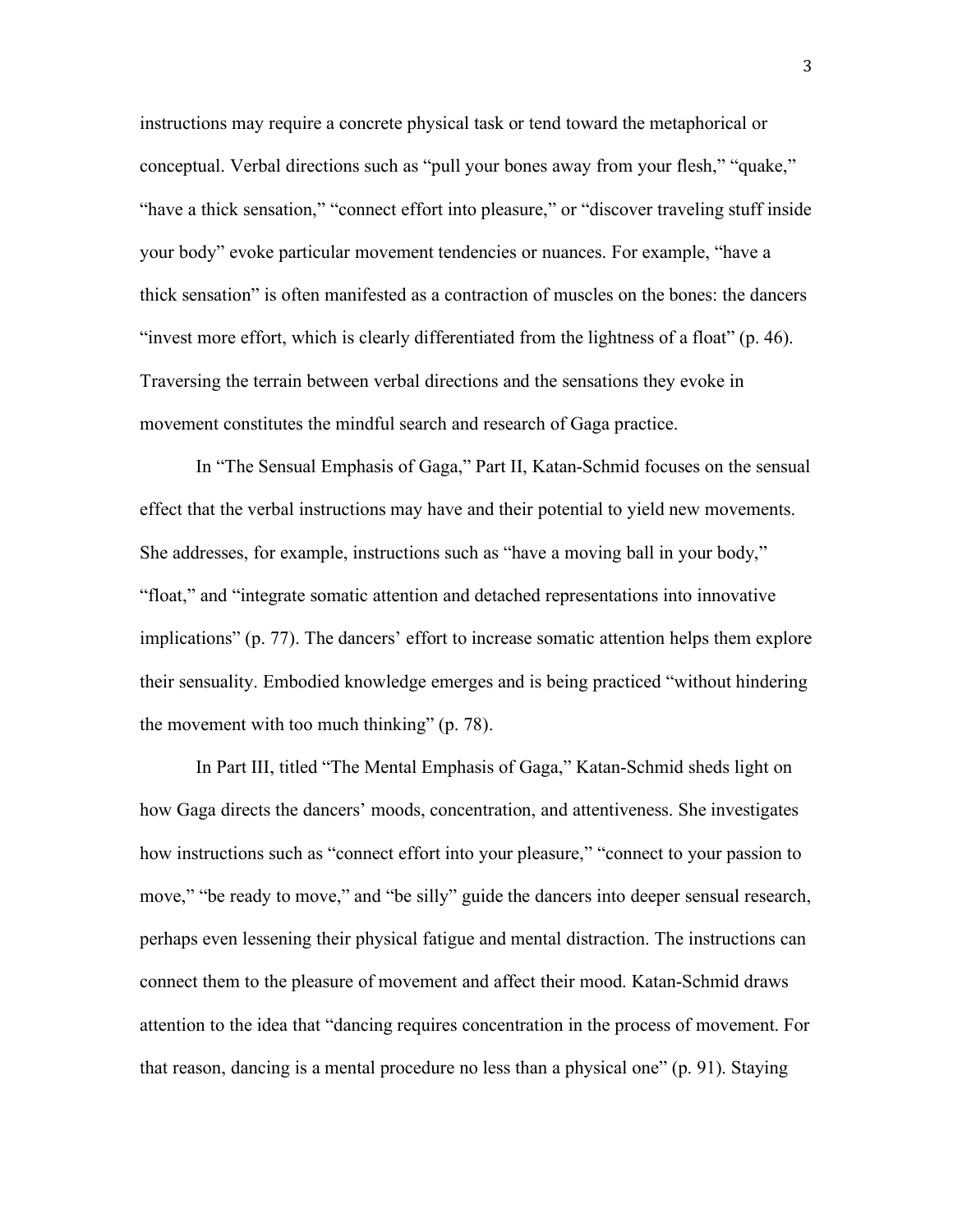constantly attuned to movement and to tracking sensations over an extended period is not just a physical but a mental act. Attunement, according to Katan-Schmid, means that the dancer is one with his/her body and mind.

Katan-Schmid next, in Part IV, "Gaga: Physical Practice of Intelligence," examines layered instructions in which dancers receive multiple physical tasks simultaneously. Among the instructions she cites are "move quickly while you lead slow gestures in space" or "explore your curves while at the same time have a shake in your body." This section sheds light on how coordinating the teacher's different directions increases the dancers' sensitivity. Katan-Schmid points out that this "harmonization of movements demands another layer of attentiveness" (p. 135). This section also explores how Gaga engages the dancers' imaginations. Katan-Schmid observes that the dancers not only interpret what is sensed, but "they also imagine how the body can induce processes that are not currently the case from an existing procedure" (p. 140). New combinations of familiar or unfamiliar instructions stir the dancers' imaginations and inspire new somatic inquiries. The skill of somatic attention increases the dancers' proprioceptive and kinesthetic acuity.

Part V, "The Moving Forms of Dancing Gaga," centers on "Bellus," an opening section of Naharin's choreographic work *Three*. Katan-Schmid notes that viewers might feel kinesthetic empathy and sense physically the quality of the dancer's movements, an experience, it is worth noting, that is available in all dance viewing. According to her analysis of *Three*, "Viewers follow the dance with their bodily feeling of kinesthesia and not merely with their ears and their eyes" (p. 191). Whether Gaga's heavy emphasis on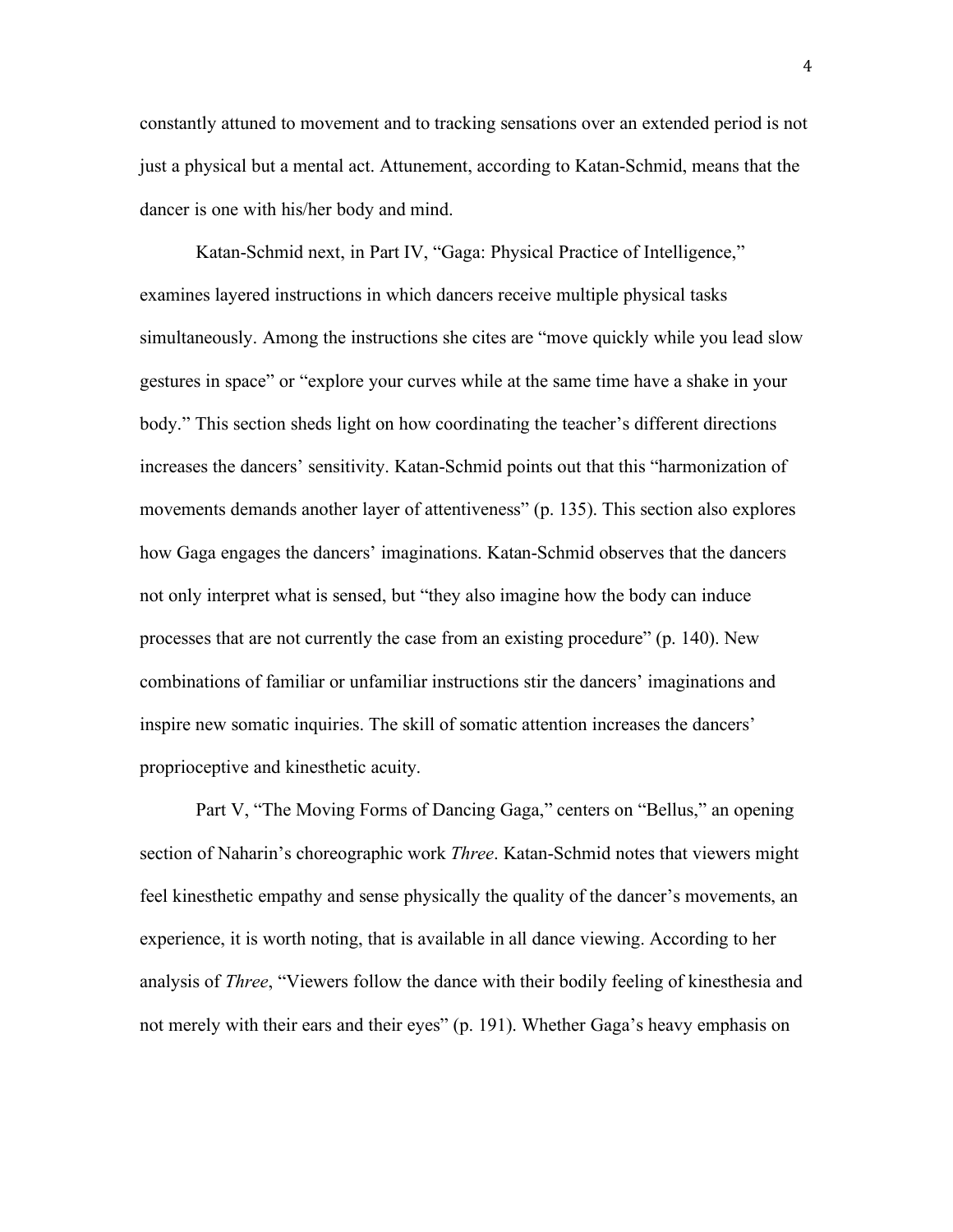sensation offers spectators a stronger or clearer experience of kinesthetic emphasis, compared to other dance forms performed on stage, needs further research.

Each part of the book starts with "An Experimental Point of View," a section describing the dancers experiencing Gaga practice. For example, Part II opens with a scene of the Batsheva dancers lying on the floor, tired, waiting for their morning practice. Upon Naharin's direction, "float," each dancer's vertebrae begin to "move away from one another, the arms are lifted slightly, and the entire skeleton seems to hold itself and to elevate the flesh gently" (p. 43). The dancers' bodies become "airy and elastic" as their inner organs "find an internal feeling of easiness; the limbs seem to be independent, the space between the joints becomes noticed" (p. 43), and the movements are suffused with minimum effort. In another "experimental" section, Katan-Schmid describes a dancer in Naharin's choreography on the stage: "His flesh and skin seem to be alive and delicate. His body changes texture when he melts at the core. … He moves, and he is attentive to his movements" (p. 179). These vivid sections help readers visualize Gaga practice and access what that practice might feel like.

Several aspects make *Embodied Philosophy* remarkable. First, as noted above, the phenomenon of Gaga is lacking extensive theoretical, historical, critical, and pedagogical approaches. Second, while some important studies of philosophy and dance exist, $2$ philosophical approaches to dance are still rare. Katan-Schmid's inquiry sheds light on "embodied thinking," "embodied wisdom," and "physical intelligence." For Katan-Schmid, "embodied wisdom" refers to knowledge gained through the physical act of dancing and reflecting on the physical sensations of that dancing. She shows how Gaga has the potential to "clarify tacit cognitive processes within understanding and thinking"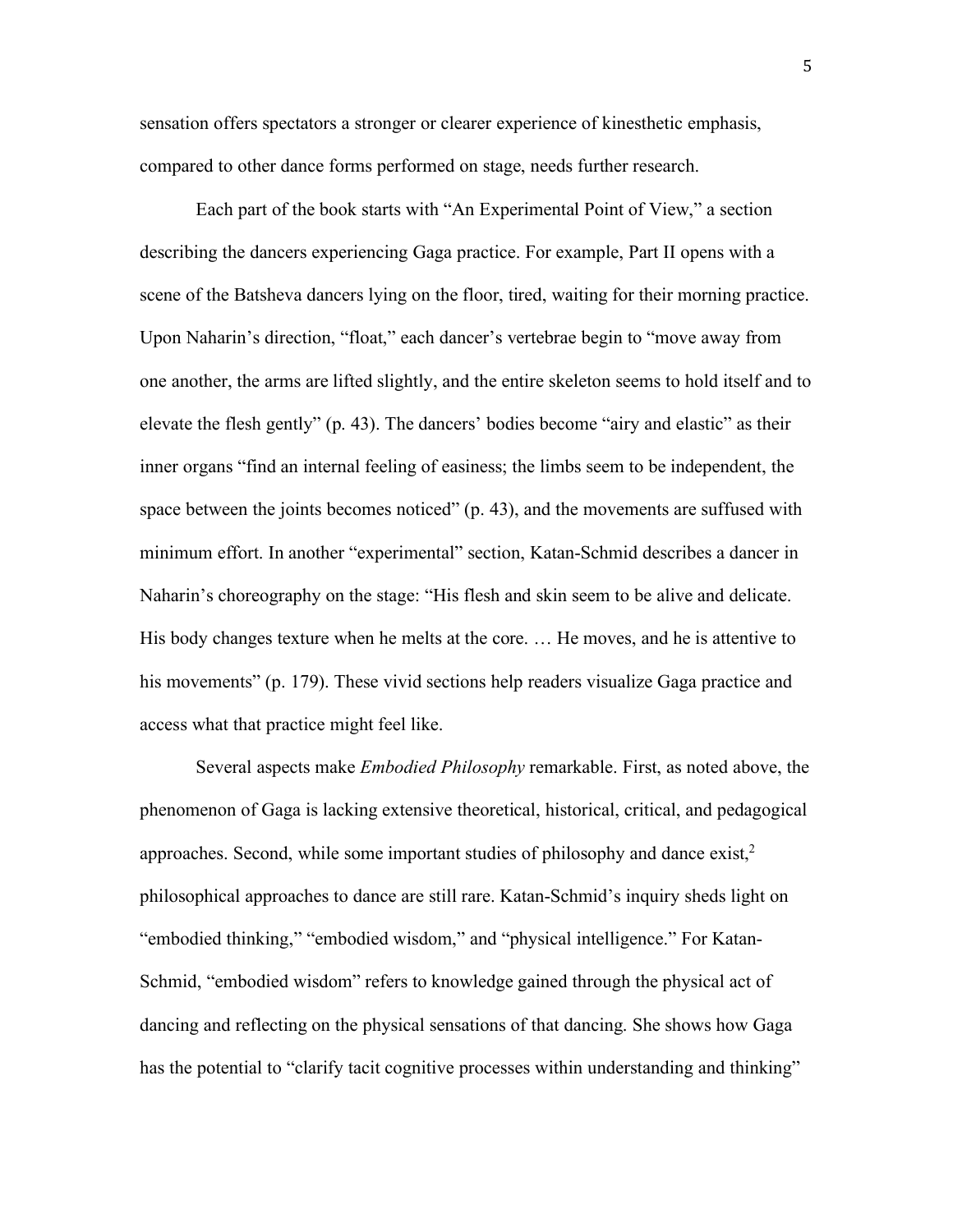(p. 7). Third, scholarly accounts of somatics have developed understanding of such approaches to bodily awareness as the Alexander Technique, the Feldenkrais Method, and Body-Mind Centering, to name a few. Katan-Schmid's work adds an important scholarly model of a somatically grounded dance practice where vigorous improvisational movement is central.<sup>3</sup> Fourth, Katan-Schmid's constant attention to the physical and mental aspects of Gaga is admirable, as is her analysis of concepts such as mood and sensuality, particularly the potential of sensuality to enhance movement possibilities, a topic infrequently touched upon in the scholarship of somatics. Moreover, Katan-Schmid's account convincingly shows the importance of language, verbal instructions, and verbal imagery in this movement practice: in Gaga, language and movement are inextricably linked. Katan-Schmid introduces several areas of inquiry for future scholars, such as the problematic categorization of Gaga as a "movement language," as well as the need for thorough explorations of the pedagogy of Gaga and possible future directions for its training programs.

A distinction exists between two types of Gaga classes: Gaga/dancers classes, on the one hand, serve professional and student dancers, resembling Batsheva's classes, while, on the other, Gaga/people classes are open to participants from all walks of life and movement backgrounds. While Katan-Schmid makes it clear that her work centers on the Batsheva dancers' engagement with Gaga, this study raises the question of whether and how the ideas explored here could pertain to Gaga/people classes. Gaga's connections to somatic modalities and methods for describing movement, such as Laban/Bartenieff Movement Analysis, could be another aspect for future research. Katan-Schmid thoroughly examines how the verbal instructions are received by the dancers; a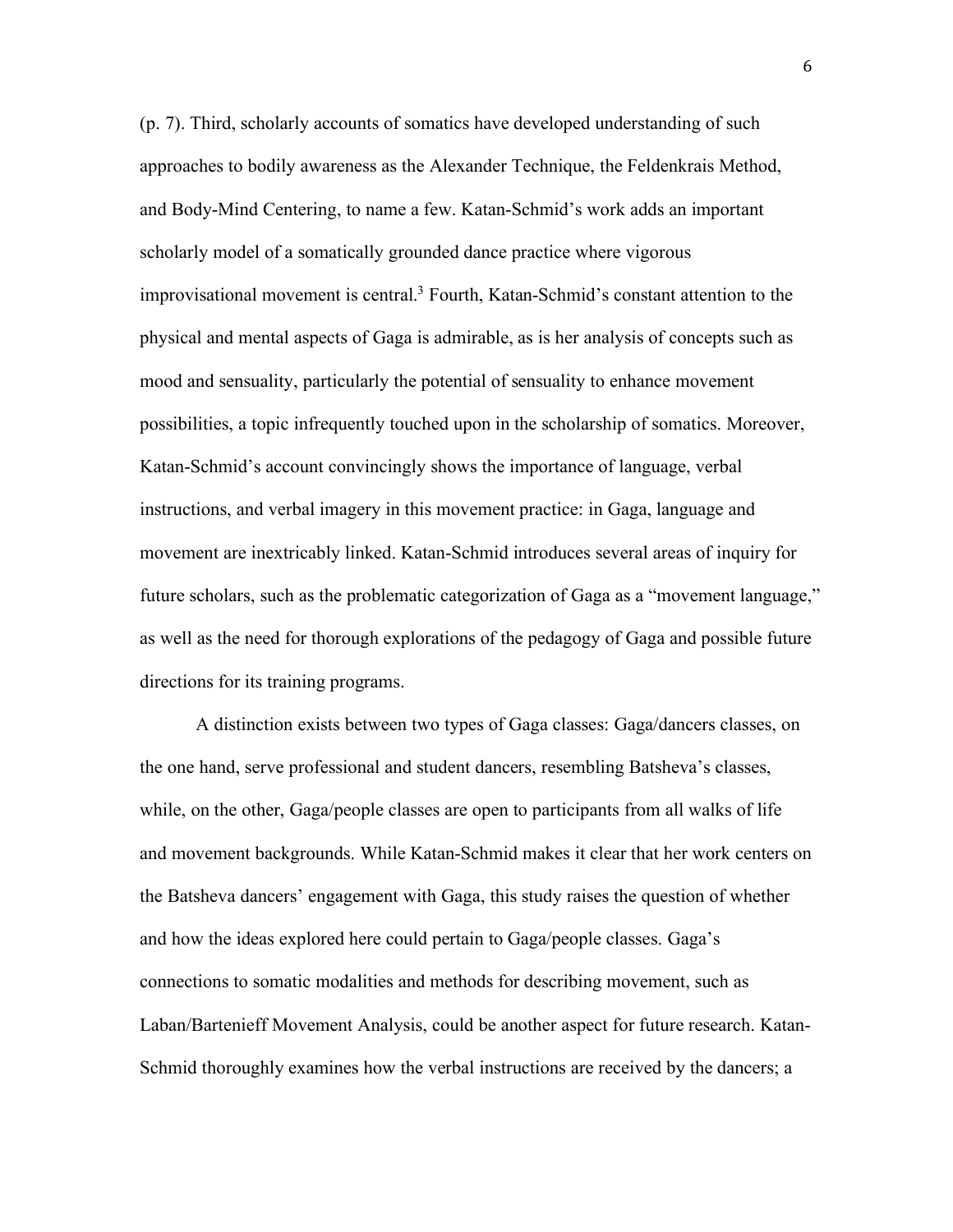worthwhile inquiry would be exploration of the teacher's choice of instructions, as well as whether and to what extent the dancers are being encouraged to use their own instructions or trace their inner language during movement. Future scholars might also ask whether and how Gaga has an impact on the dancers' engagement with other movement modalities and stage performance, or whether it helps them maintain a somatic connection outside the dance world.

*Embodied Philosophy* is of interest to somatic practitioners and researchers, as well as dancers and choreographers. In her recent book, *Mindful Movement*, Martha Eddy mentions Gaga as a somatic practice but does not elaborate on the practice's somatic content;4 now, Gaga's somatic aspects are persuasively explained in Katan-Schmid's work. The account may be of interest to researchers investigating neuroscientific approaches to dance and the dynamics between dance and cognition. Without doubt, *Embodied Philosophy* will be invaluable for current and future Gaga dancers and educators and scholars mining the riches of Gaga.

## **NOTES**

 

<sup>&</sup>lt;sup>1</sup> For a helpful account of the emergence of Gaga, see Debrah Friedes Galili, "Gaga: Moving Beyond Technique with Naharin in the Twenty-First Century," *Dance Chronicle*, vol. 38, no. 3 (2015): 360–92.

<sup>2</sup> For example, see Sondra Horton Fraleigh's *Dance and the Lived Body: A Descriptive Aesthetics* (Pittsburgh: The University of Pittsburgh Press, 1987); Kimerer LaMothe's